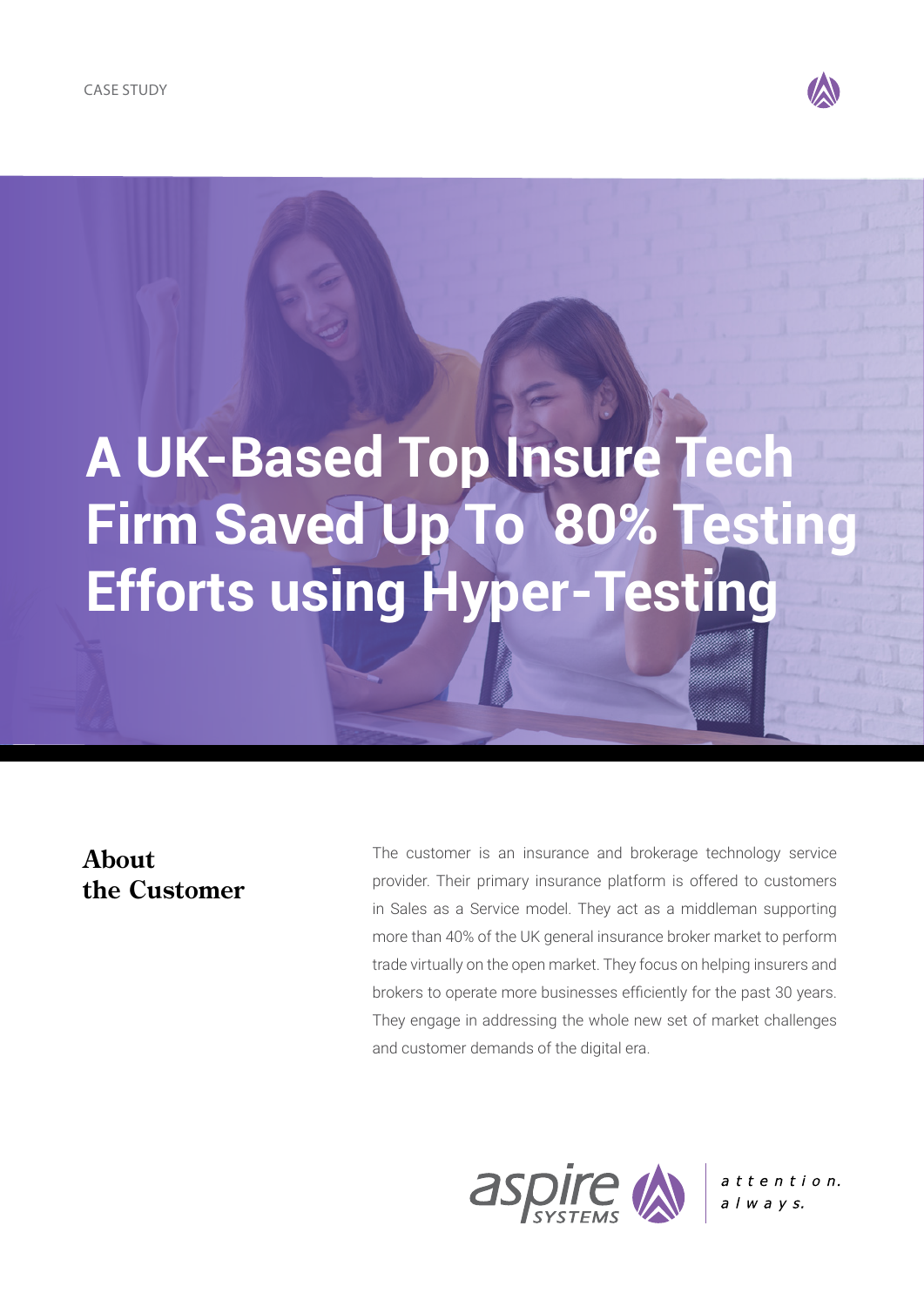

### **Challenge:**

*The customer encountered many challenges while moving to a digital platform and ensuring the following:*

- *• Seamless user experience*
- *• Seamless integration with customer systems*
- *• Limited timelines*
- *• Maintain minimal cost*
- *• High-quality and faster time to market*

#### **Solution:**

- *• Complete ownership of end-to-end testing*
- *• Test Automation Strategy – Hyper-Testing*

# **The Need**

Their core insurance product was undergoing digital transformation to be in line with the company's goal to offer their Insurance solution in a SaaS model for their customers. So, they were looking out for a testing expert who could help them rebuild and automate the legacy product for seamless user experience.



## **The Challenges**

They had to modernize their 20-year old legacy product and the migration process was highly challenging. The following are the challenges they faced during the digital transformation.

- No technical expertise to automate testing, performance, and API testing
- Multiple external service integrations requiring complex API testing
- Huge test data to be generated for every testing cycle
- Multiple system integrations that had to be validated
- Product had to be validated across multiple browsers and devices
- High defect leakage



Do these challenges sound familiar to you? **[Talk to us](https://www.aspiresys.com/contact-us)** now or write to – **[info@aspiresys.com](mailto:info@aspiresys.com)**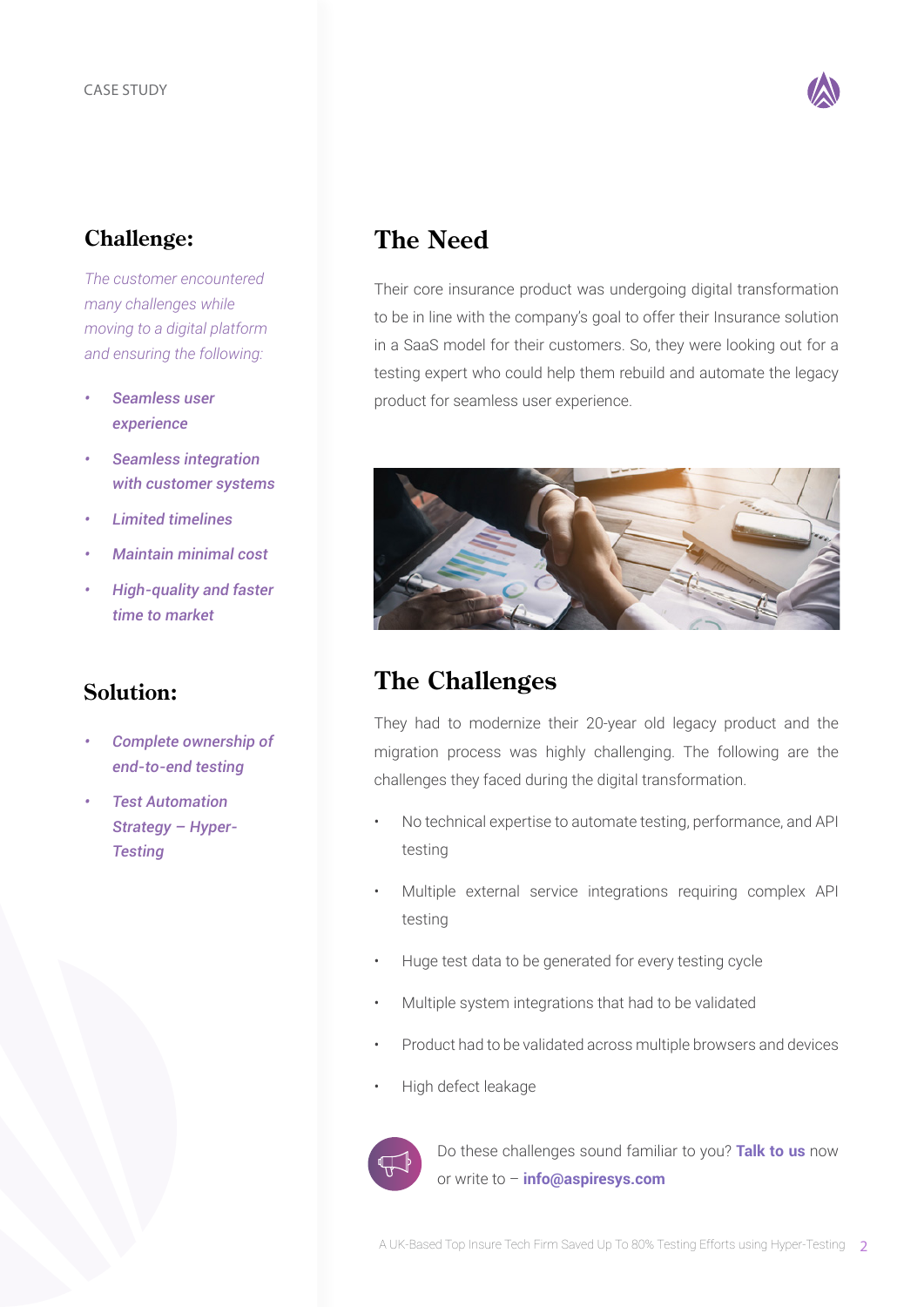

#### **Results:**

- *• Improved timeto-market due to shortened cycle time*
- *• Helped to launch stable, high-quality released within a short timeframe*
- *• Reduced defect leakage to less than 1%*
- *• Smoke test automation reduced manual efforts by 75%*
- *• Saved more than 80% testing efforts by performing crossbrowser testing in the cloud environment*
- *• Saved up to 500 hours in API testing using simple utilities*
- *• Reusability of testing artifacts reduced the testing effort by 30%*
- *• Integrated UI and Web service testing enabled early identification of issues*

# **Aspire's Solution**

After analyzing the situation carefully, Aspire Systems performed a discovery and gap analysis to introduce industry best practices in the customer testing org and implemented the road map. We proposed the customer with our tried and tested Hyper-Testing Approach to improve the testing efficiency end to end.



- QuickStart Exploratory Testing, Mind maps, Domain SME
- Integrated Strategy focusing on functional and non-functional testing
- '**Follow the data'** model to identify broken code
- Sprint+1 automation plan to enable robust automation scripts



- Unified Automation Approach Web UI, APIs
- CI/CD-enabled
- Cloud-enabled
- Parallel Tests



- Multi-skilled
- Domain experts
- Global talent pool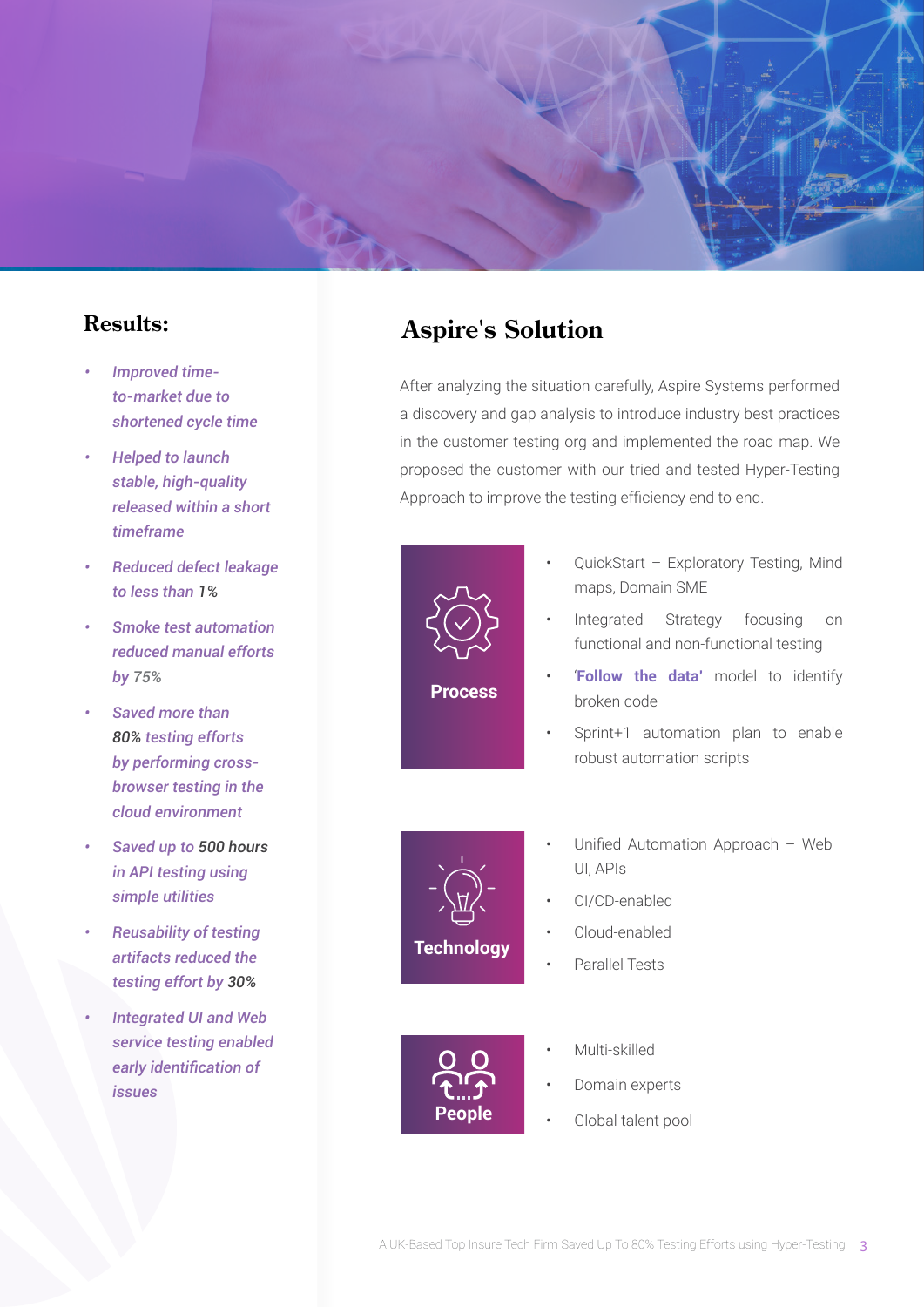

#### **As a part of the solution, we took the entire responsibility for the following:**

- Complete ownership on testing functional and non-functional
- Focus on wholesome quality
- Complete requirements coverage
- Identified defects early in the SDLC that reduced the cost of quality
- Enabled features to be released faster 3 times as compared to earlier run-rate
- Changed to process orientation from people orientation

#### **Complex flow across 3 web applications, 1 Windows desktop application and 1 webservice**

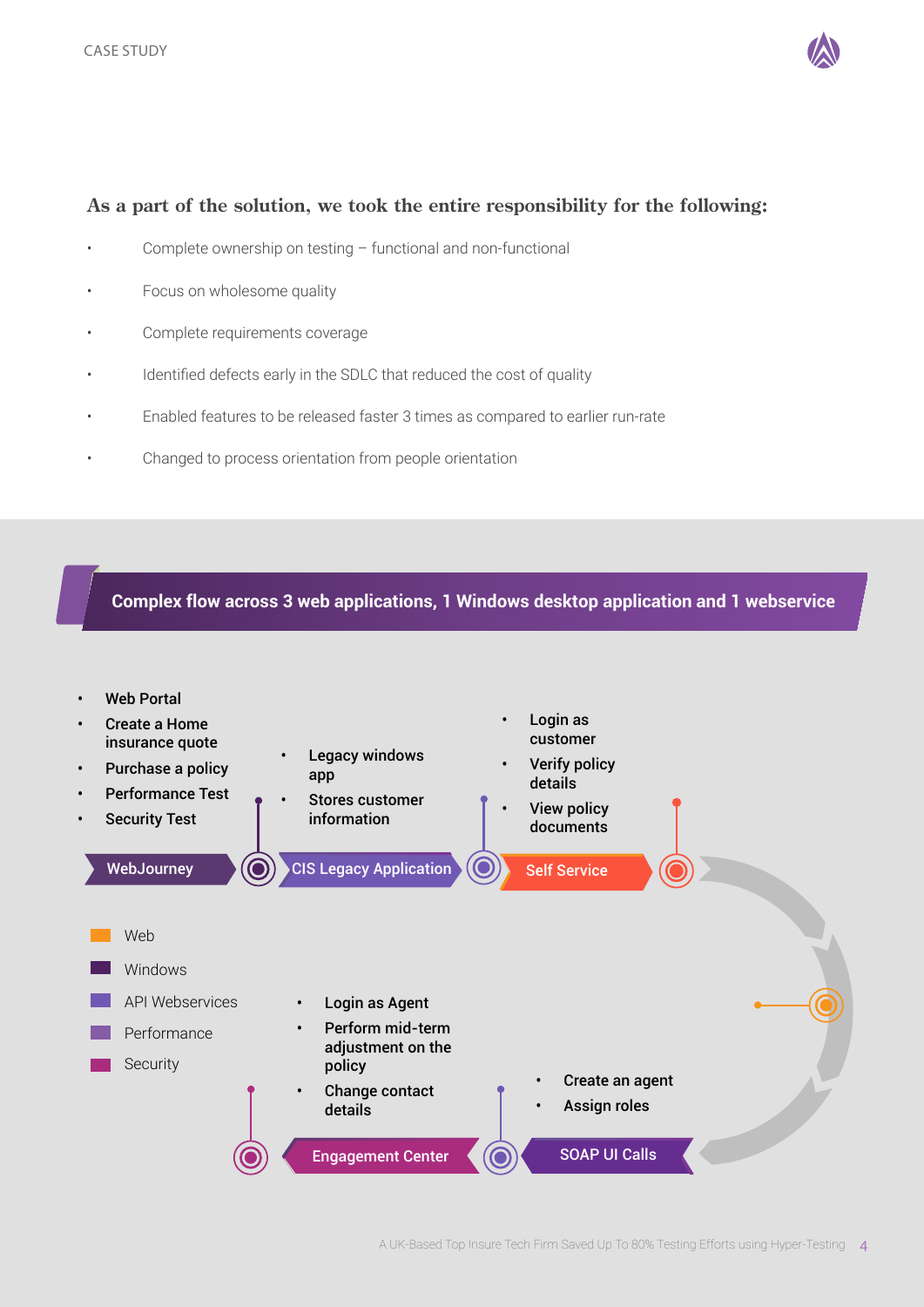

#### **Best Practices:**

*The following are the best practices followed by our QA team to achieve the business goals of the customer.*

- *• Usage of smoke test automation reduced the manual effort by 75%*
- *• Reusability of testing artifacts (scenarios, test scripts) between 2 versions of the product reduced the testing effort by 30%.*
- *• Integration of UI and Web service testing enabled early identification of issues*
- *• Automation of XML parser saved over 500 hours of manual effort in parsing the XML files*

# **Results & ROI**

Aspire delivered the Select UXP product suite as a SaaS platform which has given confidence to the customer to rely on the SaaS model as a key profitable business model for the future. They were able to achieve the following with our solution.

- Reduced the testing cycle time to enable weekly releases
- Increased test coverage
- Reduced effort in running tests across multiple devices with the automated solution
- Overall savings of 40% of the testing cost
- Reduced 70% testing cycle time and delivered on time
- Defect leakage of less than 1% in production
- Saved 75% testing efforts by smoke testing for continuous deployments using test automation
- Saved 80% testing efforts by performing cross-browser testing over the cloud
- Saved **500 hours** in API testing using simple utilities

#### **Technology Snapshot:**



- » Selenium » Java » »
- Soap UI » »
- » Jenkins
- BrowserStack
	- OWASP ZAP
- Jmeter »